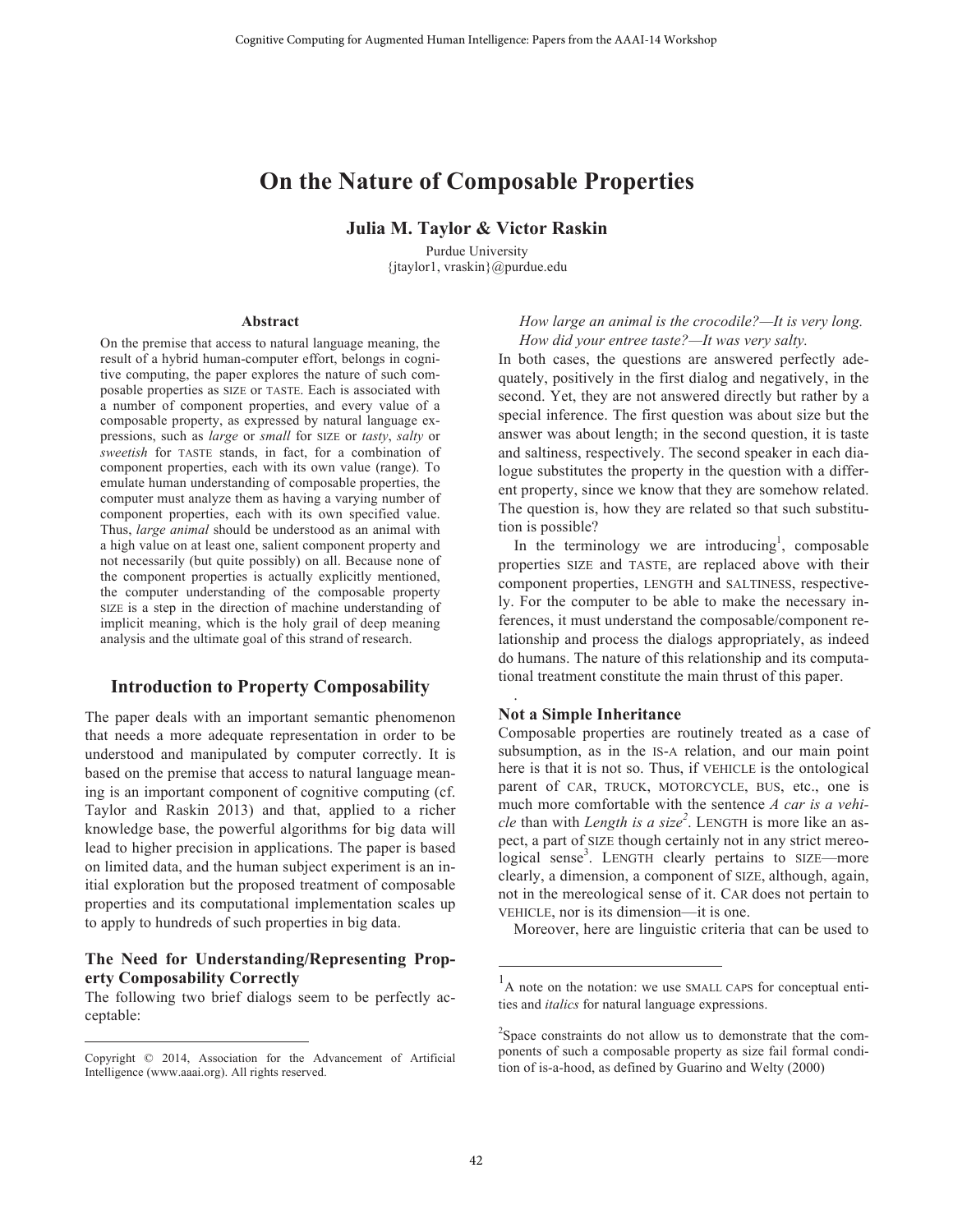determine whether a relation is an IS-A relation (see also fn. 2). It is possible to say, *The worm is a long animal but not particularly large.* but not *He arrived in a car but not in a vehicle*. The former excludes one dimension of size, thus indicating that the largeness comes from one, which is the case here, or both of the remaining components of size. The mere mention of a component property brings to the fore the other two as well, without ever mentioning either.

## **No Fixed Number of Components**

The composable property SIZE has the three dimensions that would be known to all cognitively competent humans; TASTE is not that much different with its five. INTERESTING and COMFORTABLE are not that lucky: besides the plasticity/salience variability, their lists of components are not as readily established and can be added on by circumstances.

#### **Background on Composabilty**

While composability has been largely underresearched, several adjacent disciplines have considered somewhat related phenomena. Thus, the notion of 'plasticity' in the philosophy of language (Marx 1983, Lahav 1989, Katz 1972) comes the closest: each noun influences the meaning of the adjective: *good book, good man, good car* all mean different things. The discipline focused on other aspects of this phenomena, but the composability of good provides a adequate alternative explanation.

Underlaid by First Order Logic, both philosophy of language and knowledge representation, as well as formal semantics, set up properties as functions/predicates, mostly on one argument, such as  $RED(X)$ , INTERESTING(y), COM-FORTABLE(Z), so that if  $X = HOLSE$ ,  $Y = BOOK$ , and  $Z =$ CHAIR, the representations of *red house, interesting book*, and *comfortable chair* will, of course, be, respectively, RED(HOUSE), INTERESTING(BOOK), and COMFORTA- $BLE(CHAIR)$ —see, however, the property OPPOSITE $(X, Y)$ that requires two arguments, as do some others.

In none of these disciplines, the meaning relations among properties have not received much attention: thus, in the knowledge representation account in Sowa (2000: 469), the term 'property' occurs only once on the indicated page. Similarly, descriptive logic, preferring the term 'role' to 'property,' mentions 'subroperty-of' and 'role hierarchy' (see Baader et al. 2007, Rudolph 2011), but does not appear to have devoted much expert to their exploration. In Baader et al. 2007, a formal mechanism for role construction, the potentially iterative creation of complex roles from basic ones is outlined, but its application is not explicated, and it appears unlikely that it aims at composable properties.

OWL, whose one specific version, OWL-DL, illustrates subproperties with the property hasMother being a subproperty of the property hasParent and provides it with some axiomatics but this is the closest it comes to compos-

able properties, focusing instead on such general logical features of properties as equivalence, inverseness, functionality, transitivity and symmetry.

Ontological Semantics (Nirenburg and Raskin 2004) and its successor, Ontological Semantic Technology (Raskin et al. 2010, Taylor et al. 2010, Hempelmann et al. 2010) have a property-rich ontology as their centerpiece. Similarly to OWL, however, from which it otherwise differs in many crucial respects, it treats SIZE as the parent of HEIGHT, LENGTH, and WIDTH, its three 'subproperties' in OWL's terminology. However, as we have argued above, the nature of inheritance in a case like that is very different from the real parent-child ontological relationship, and a typical IS-A confusion results from that as per the definitive analysis of the IS-A property in formal ontology (Guarino 2000—see also fn. 2): thus, the direct inheritance will lead to a false inference X is large  $\rightarrow X$  is long (or wide, or deep) and its reverse.

To reiterate, the main thrust of this paper is not a mere extension of formalism, which is always possible, but rather to enable the adequate computer understanding of the usage of composable properties, mimicking human understanding and ability to manipulate such properties, and the correct type of inheritance is essential for that.

## **Composable Properties: Towards Mathematicalization**

## **Definition**

We will define a composable property, such as SIZE or TASTE, as a function F that has other functions, H and G, as F's components. Thus, H and G may correspond to WIDTH and LENGTH in the case of SIZE, and to SWEETNESS and BITTERNESS in the case of TASTE. In real life, there will be more than two component functions, even in these two examples as it would be reasonable to include at least HEIGHT for SIZE, and SOURNESS, SALTINESS and UMAMI for TASTE. However, the 2 component functions are easily extendable to n functions.

Consider functions F: D  $\Rightarrow$  R<sub>F</sub>; H: D  $\Rightarrow$  R<sub>H</sub>; G: D  $\Rightarrow$  R<sub>G</sub>, where transformations T exist such that  $T_H(R_H)$ =  $R_F$  and  $T_G(R_G)$ =  $R_F$ . We will define a relation  $*$  on H and G, such that  $H(x)$ <sup> $*$ </sup> $G(x) = w_H * T_H(H(x)) + w_G * T_G(G(x))$ , for  $w_i > \alpha$ , where *w* is the weight and  $\alpha$  is a threshold of saliency or importance. We will call a function F composible when there are H, G such that  $F = H \ast G$ . We will refer to H and G as components of F. We will also generalize  $*$  to any number of components H of F:  $\mathcal{H}(H_i)$  $=\{\sum_{i} w_i^* T_i(H_i(x)) \mid H_i: D \to R_{H_i}; T_i(R_{H_i})=R_F\}$  $\sum_i$  w<sub>i</sub> \*T<sub>i</sub>(H<sub>i</sub>(x)) | H<sub>i</sub>:D  $\rightarrow$  R<sub>H<sub>i</sub></sub>; T<sub>i</sub>(R<sub>H<sub>i</sub></sub>)=R<sub>F</sub>}.

The proposed treatment of composable properties is envisioned as a dynamic operation where some of the components may or may not exist as salient in the mind of individuals. It means then, that the hardcoded traditional type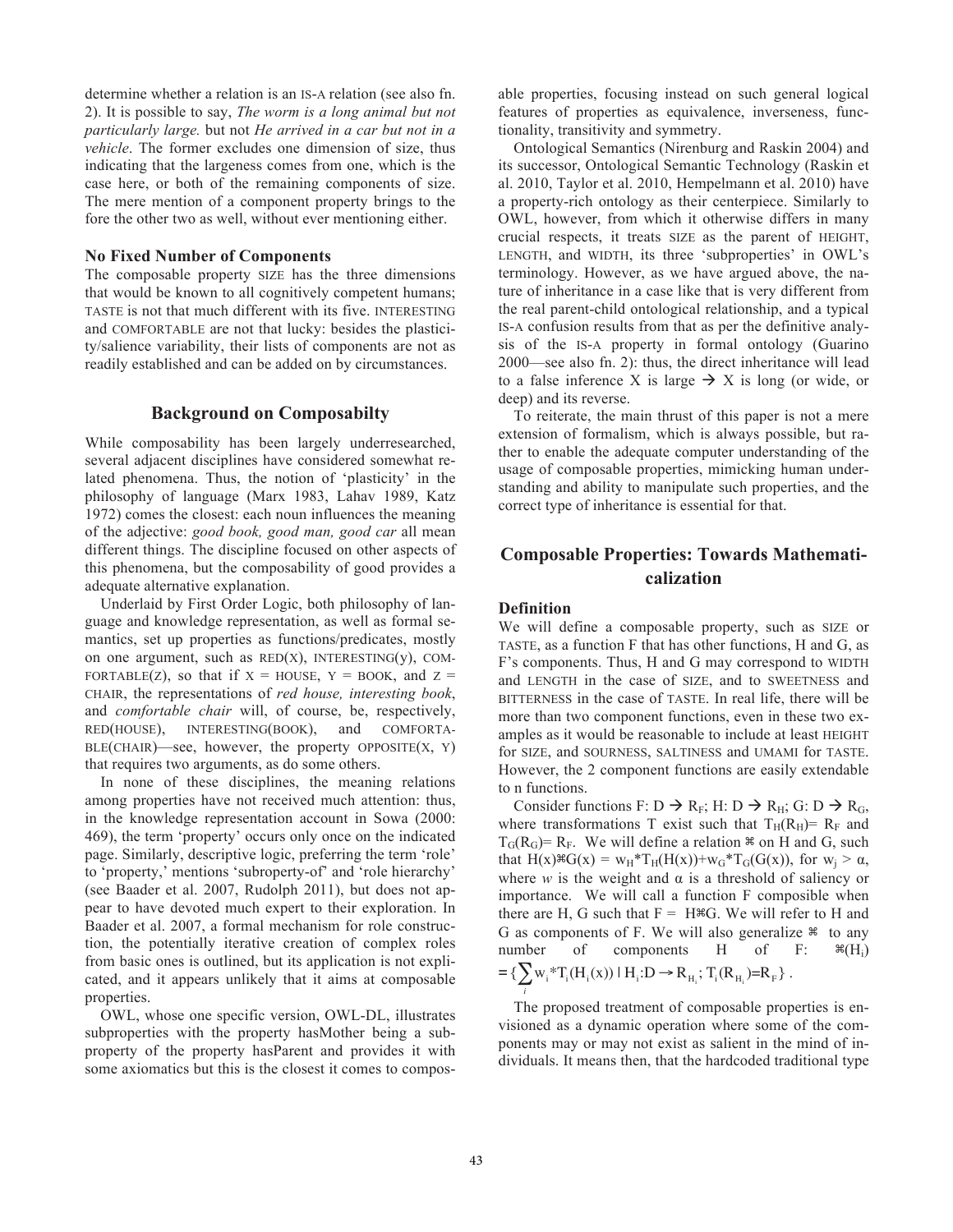inference rules would not reflect the individual worldviews.

## **What Happens to SIZE and TASTE**

As stated in the introduction, we are interested in applying the notion of composability to properties like SIZE and TASTE.

**SIZE**. Any physical entity that has SIZE belongs to the domain of SIZE, LENGTH, WIDTH, and HEIGHT. If for some reason, such a physical entity does not have one of the components, then, again, the weight coefficient *w* for this component becomes 0. Since we know how to handle such cases, we will, in this section, consider only cases that have all of these component properties because such cases are the most interesting ones.

We will also assume that the range of SIZE  $R_{\text{SIZE}}$  = {small, medium, large} and that any hedging that needs to be done (very, a little, etc.) can be done similar to equations in Zadeh 1972 (see also the "prequel" and "sequel" in Lakoff 1971 and Yager 1982). With the same assumption, the range of length  $R_{\text{LENGTH}} = \{\text{short}, \text{ave-length}, \text{long}\};$  the range of width  $R_{WIDTH}$  = {narrow, ave-width, wide}; and the range of height is  $R_{HEIGHT} = {short, ave-height, tall}.$ 

The transformation functions from the component property range values to those of the composable property's range values are defined as follows:

> $T_{\text{LENGTH}}(\text{short})$  = small  $T_{LENGTH}(ave-length) = medium$  $T_{\text{LENGTH}}(\text{long}) = \text{large}$  $T_{\text{WIDTH}}(narrow)=\text{small}$  $T_{\text{WIDTH}}($ ave-width)=medium  $T<sub>WIDTH</sub>(wide)=large$  $T<sub>HEIGHT</sub>(short)=small$ THEIGHT (ave-height)=medium  $T_{HEIGHT}$  (tall)=large

Finally, we need to know the weights w for each component property. While their individual coefficients are possible to obtain, we will use commonly used perceptions for generic calculations. The coefficients do not have to be precise but should correspond to the human perception of the relative importance of each property for the object that is defined by them.



Figure 1: Transformation functions' example

**TASTE**. TASTE follows a slightly different pattern because the transformation functions are not as straightforwardly mathematical—see Fig. 1. For example, the high quantity of SALTINESS, typically, does not result in a high range of TASTE but rather decreases its value: a different pattern than what happens in SIZE and its component properties.

Nevertheless, other than the somewhat unintuitive shifts in the transformation functions, the foundations of the composability don't change. Thus, provided that the four other taste component properties are within a normal range, and not increasing the weight coefficient above α, and weight of the SALTINESS property is 1, a salty entree will be treated as:

 $TASTE(entrée) = w<sub>SALT</sub> * T<sub>SALT</sub>(SALTINESS(high)) = bad$ 

## **Testing Human Perception of SIZE and TASTE as Composable Properties**

We wanted to check whether the intuition behind the formula holds for human perception. With this in mind, we conducted an experiment on Amazon's Mechanical Turk, where 50 English-speaking participants were asked questions about their perception of size and taste. The participants were presented with the words for eight animals. With some animals, there were component properties that were obviously prominent/salient, such as length in *snake*; other animals did not have any features that were more salient than others, such as *cat*; and yet other animals fluctuated between those two extremes.

To experiment with taste, similar considerations were taken into effect, resulting in the words for 7 food objects. Some of the selected objects did not have a clear common value of attributes. For example, *apple*, one of the food object words that was presented, can be sweet or sour—thus individual considerations should be given to the responses of this object.

In order to evaluate the values of the component properties, the participants were presented with a sliding bar (from 0 to 100) and asked to select an appropriate value. The same question was asked for the composable properties. In order to evaluate the importance or salience of the component properties, participants were asked to identify those properties that are more important than others when they think about an object in question. They were also asked if the overall property is more important than one of the features or not, as these are the cases that can result in the mismatched question/answers such as *what size/long*  pair that we saw above in our example with a crocodile. These last two questions had a text box response, and the participants could write anything they wanted to. These boxes served a secondary purpose as well: it was possible to identify, from their answers, if the participants were paying attention to the questions.

The average answers for SIZE and TASTE are shown in Tables 1 and 2 respectively. Salient properties for each object are indicated in boldface. When a component property is more important than a composable property, it is underlined.